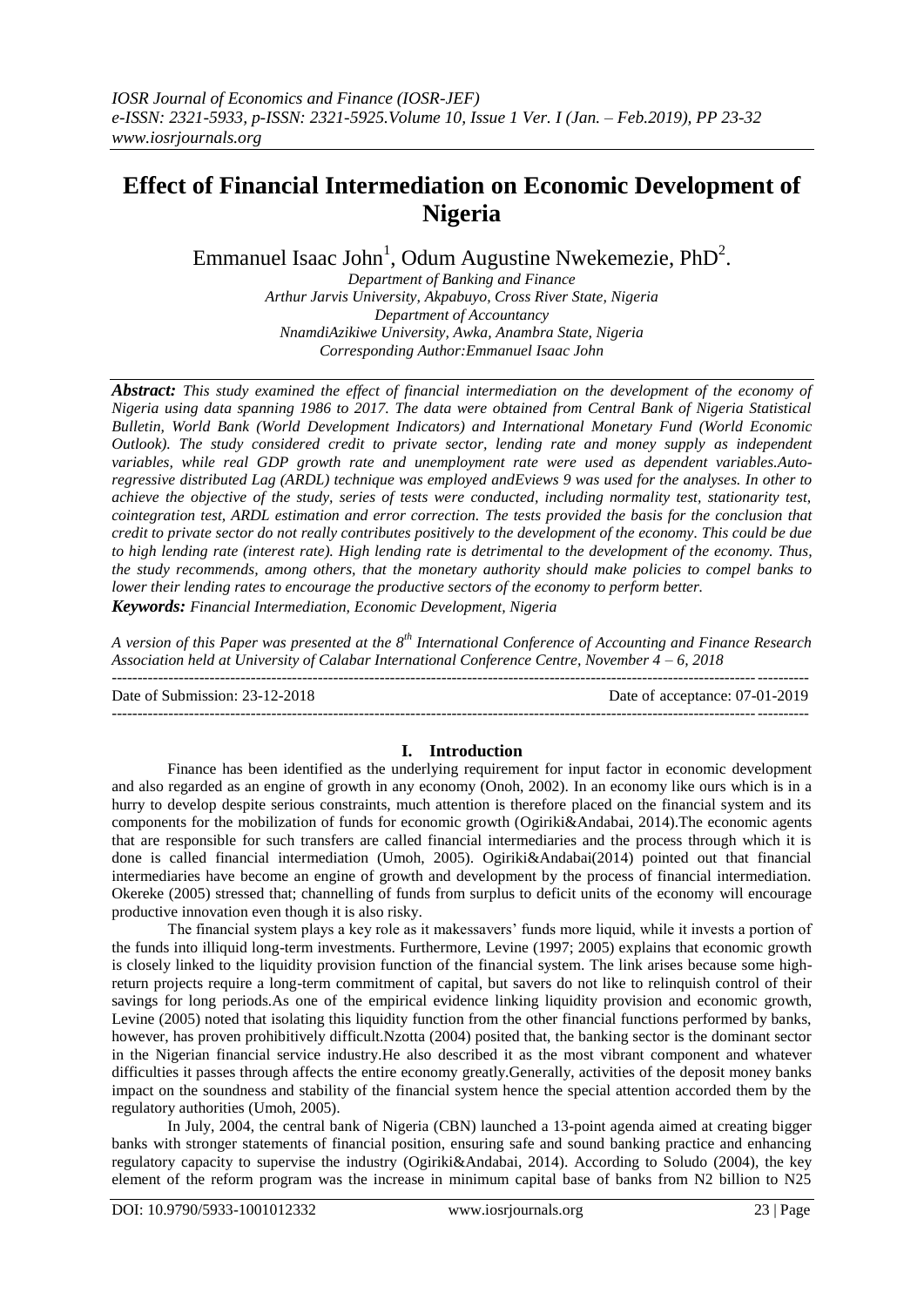billion by December, 2005. The reform program was driven by the following factors; (i) Nigerian banks were small, depended on government or public sector deposits and unable to meet the economy's funding needs. (ii) Banking penetration was low and retail offering were limited. For example deposits in the hands of small businesses and individuals was 80% of the total currency in circulation. (iii) The narrow scale and scope of services provided by Nigerian banks led to loss of businesses to their foreign counterparts. (iv) The industry was fragmented and many banks operated as fringes players. (v) Corporate governance was poor and insider abuse and sharp practices by directors and other related parties were rampant. (vi) There was loss of confidence in the banking system. Nnanna (2004) concluded that, the banking reforms by the CBN were therefore intended to address these issues and specifically strengthen the Nigerian banking system, with the vision to ultimately make Nigeria the financial hub of Africa and to stem the systematic distress that have played the system, practically reposition Nigerian banks to compete favourably with foreign banks, encourage consolidation through mergers and acquisition, enhance professionalism in the conduct of banking business, and make the banking system safer and engender depositors confidence. Nevertheless, some firms are still struggling to survive and grow in the economy due to financial problems which invariably affects the economy.This questions the effectiveness of the intermediation process. Thus, this study focuses on examining the effect of financial intermediation on economic development in Nigeria.The specific objectives of the study are to:

- 1. Examine the effect ofcredit to private sector on unemployment rate
- 2. Determine the effect of credit to private sector on real gross domestic product's growth rate
- 3. Examine the effect of money supply on unemployment rate
- 4. Determine the effect of money supply on real gross domestic product's growth rate
- 5. Ascertain the effect of lending rate on unemployment rate
- 6. Assess the effect of lending rate on real gross domestic product's growth rate

The research hypotheses that guided this study are:

H01: Credit to private sectorhas no significant effect on unemployment rate

H<sub>02</sub>: Credit to private sector has no significant effect on real GDP growth rate

H03: Money supply has no significant effect on unemployment rate

 $H<sub>04</sub>$ : Money supply has no significant effect on real GDP growth rate

 $H<sub>05</sub>$ : Lending rate has no significant effect on unemployment rate

 $H<sub>06</sub>$ : Lending rate has no significant effect on real GDP growth rate

The study covered the period spanning 1986 to 2017. 1986 was used as the base year because financial liberalisation reform took place that year. This study will be beneficial to the following:

- 1. The monetary authority: The study shows how banks perform their mandate of channelling funds from the surplus unit to the deficit unit of the economy. This enablesthe monetary authority to ascertain if the banks are doing well as regards to financial intermediation or not.
- 2. Banks: This research report mirrors the activities of banks in relation to financial intermediation. The study further recommends the way forward. As such, banks may rely on the findings and recommendations of the study to make adjustments for a better operation.
- 3. Investors: The findings of this study enlighten the investors on the intermediation role of banks and its effect on economic growth of the country. This helps very well in making proper investment and financing decisions.
- 4. Researchers: This study serves as a reference material for further research in this field of study.
- 5. Lecturers/students: This research work serves as a study material for both lecturers and students on issues relating to financial intermediation and economic growth.

# **II. Review of Related Literature**

#### *Conceptual Review*

Financial system is made up of various financial institutions that operate in an orderly manner to ensure the smooth flow of funds, the regulatory and supervisory authorities that control the activities of the institutions, the financial market, its participants and instruments traded. Ezirim (2005) also described the financial system as the aggregation of financial market arrangements, institutions and agents that interact with each other and other economic units, together with the set of rules and regulations that guide their interactions. Onoh (2002) observed that, the Nigerian financial sector comprises various segments including the regulatory and supervisory authorities for banks and non-bank financial institutions; others are the money market and its institutions, the capital market and its players. The financial system mobilises savings from the surplus units (lenders) and moves these funds to deficit units (Borrowers).According to Barnisile (2005), volume of credit available to economic units for investment determines the rate of economic growth as measured by the Gross Domestic product. Nzotta (2004) observed that, interest rates, credit ceiling and sectoral allocation have been found useful to ensure efficiency in resource allocation as well as innovative ideas and development in institutions.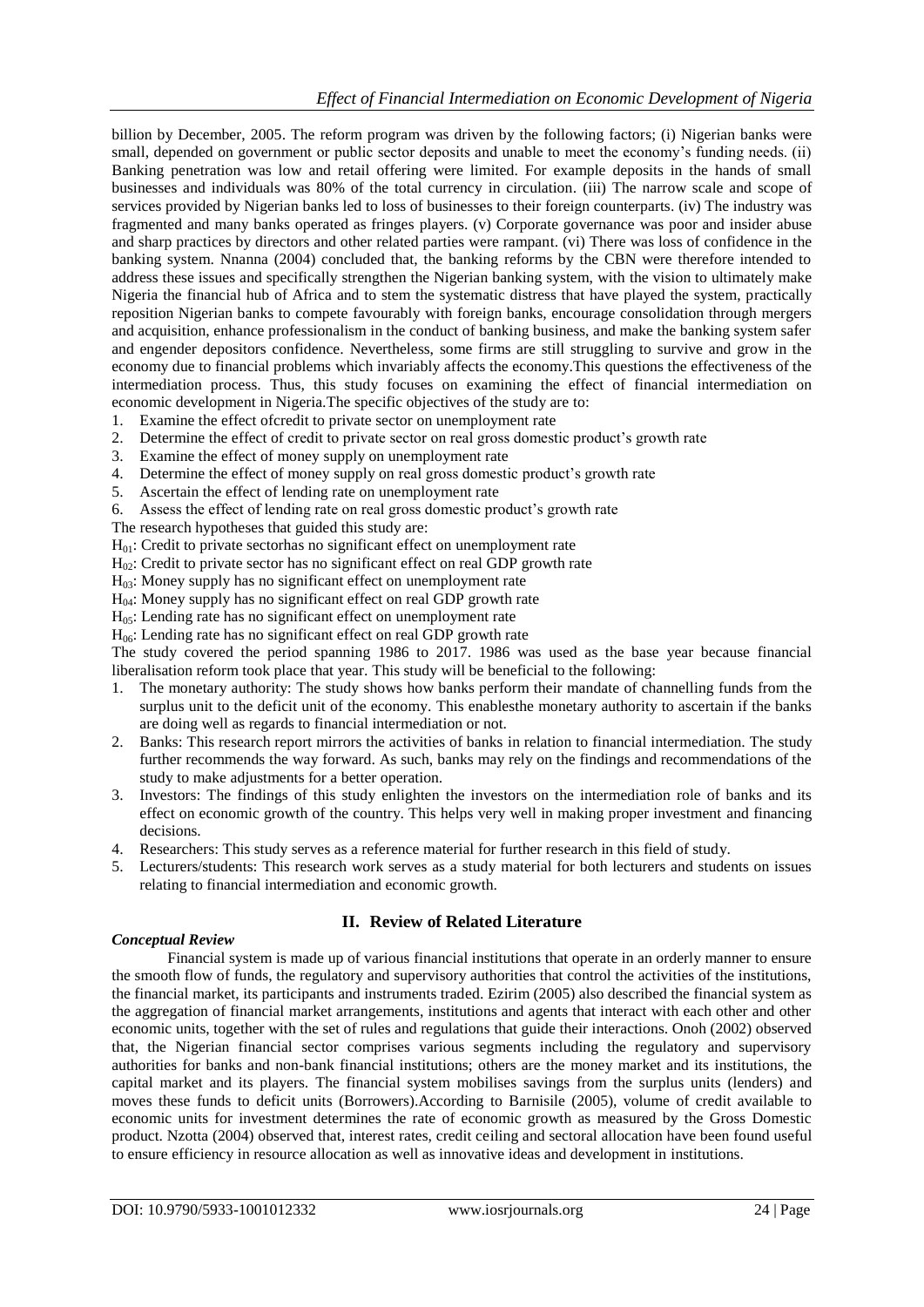Ezirim (2005) posited that, the challenges posed byglobalization, liberalization and technological innovations are enormous, especially in terms of competition and thereby increasing sophistication of consumer financial services which will put a lot of pressure on existing resources. Onyewe (2004) asserted that, despite the large number of banks, which should have provided considerable competition, there is wide spread between the deposit and lending rates.Pagano (1993) explained three channels through which financial development may affect economic performance. First of all, financial intermediaries improve efficiency of investments. Second, efficient financial systems decrease transaction costs and as a result increase savings. Third, financial sector development may increase or decrease savings. Along with the screening and monitoring the most productive investments, financial intermediaries increase productivity through risk sharing and risk minimization. Improvement in productivity can occur as a result of specialization of producers; however this specialization bears some risk. Developed financial intermediaries mitigate risks by diversifying and sharing these risks between investors (Acemoglu&Zilibotti, 1997). In contrast, it is too risky for producers and investors in countries with inefficient financial markets to increase productivity by specialization. Benhabib and Spiegel (2001) also confirmed the hypothesis that financial intermediaries support economic growth by increasing total factor productivity.

In addition to increasing efficiency, financial intermediaries also drive economic growth through capital accumulation. According to Montiel(1995), development of financial services networks, financial markets, and instruments are necessary for transformation of savings to investments for economic growth. However, Beck (2013) found evidence that financial sector affects economic growth through productivity rather than capital accumulation. Financial impact conduit for economic growth may also differ depending on the level of economic development of countries. Industrialized countries might be more sensitive to productivity path, whereas capital accumulation is more important for developing countries (Rioja &Valey, 2004).

#### *Theoretical Review*

The study is anchored on the theory of financial intermediation. The theory according to Allen and Santomero (1998) is designed for institutions that take deposits or issue insurance policies and channel funds to firms.The theory states that the development of intermediaries tends to lead the development of the financial markets; the development of the financial sector leads to the development of the economy.Banks have existed since ancient times, taking deposits from households and making loans to economic agents requiring capital. The economic agents invest the funds in productive economic activities which yield returns and boost economic growth.

The theory of financial intermediation completely disqualifies the traditional Arrow-Debreu model of resource allocation. This model states that firms and households interact through markets and financial intermediaries play no role. According to the model, markets are perfect and complete, the allocation of resources is therefore efficient and there is no roomfor intermediaries to improve welfare. Moreover, the Modigliani-Miller theorem applies in this context as it asserts that financial structure does not matter as households can construct portfolios which offset any position taken by an intermediary, therefore intermediation cannot create value (Fama, 1980). According to Allen and Santomero (1998), the view that financial markets allow an efficient allocation and intermediaries have no role to play is clearly at odds with what is observed in practice.

# *Empirical Review*

Usman, Alimi and Onayemi (2018) evaluated the effect of bank intermediation activities on economic growth in Nigeria using secondary data obtained from Central Bank of Nigeria Statistical Bulletins within the period 1983 and 2014. The OLS regression result showed that loan and advances and money supply have positive effect on economic growth. The cointegration result indicated the existence of a long-run relationship between the variables. The study concluded that financial intermediation by banks has statistically significant impact on economic growth in Nigeria.Oluwasogo, Princess, Oluwatoyin and Folasade (2017) examined the effect of financial intermediation on economic growth in Nigeria covering the period 1980 to 2014. The study used Johansen cointegration test and Error Correction Model. The study showed that financial intermediation has a long-run relationship with economic growth.

Gisanabagabo and Ngalawa (2016) empirically investigated the possible cointegration and causal link between financial intermediation and economic growth in Rwanda, using quarterly data spanning 1966Q1 to 2010Q4. A Structural Vector Autoregressive model was used to analyse the short-run dynamics between the variables used. The findings showed evidence of cointegrating relationship between financial intermediation and economic growth. The study observed that a shock to domestic private sector credit accounts for the largest portion of fluctuations in real output growth, while the shock to potential liquidity came second.Olowofeso, Adeleke and Udoji (2015) examined the impacts of private sector credit on economic growth in Nigeria using the Gregory and Hansen (1996) cointegration test which accounts for structural breaks and endogeneity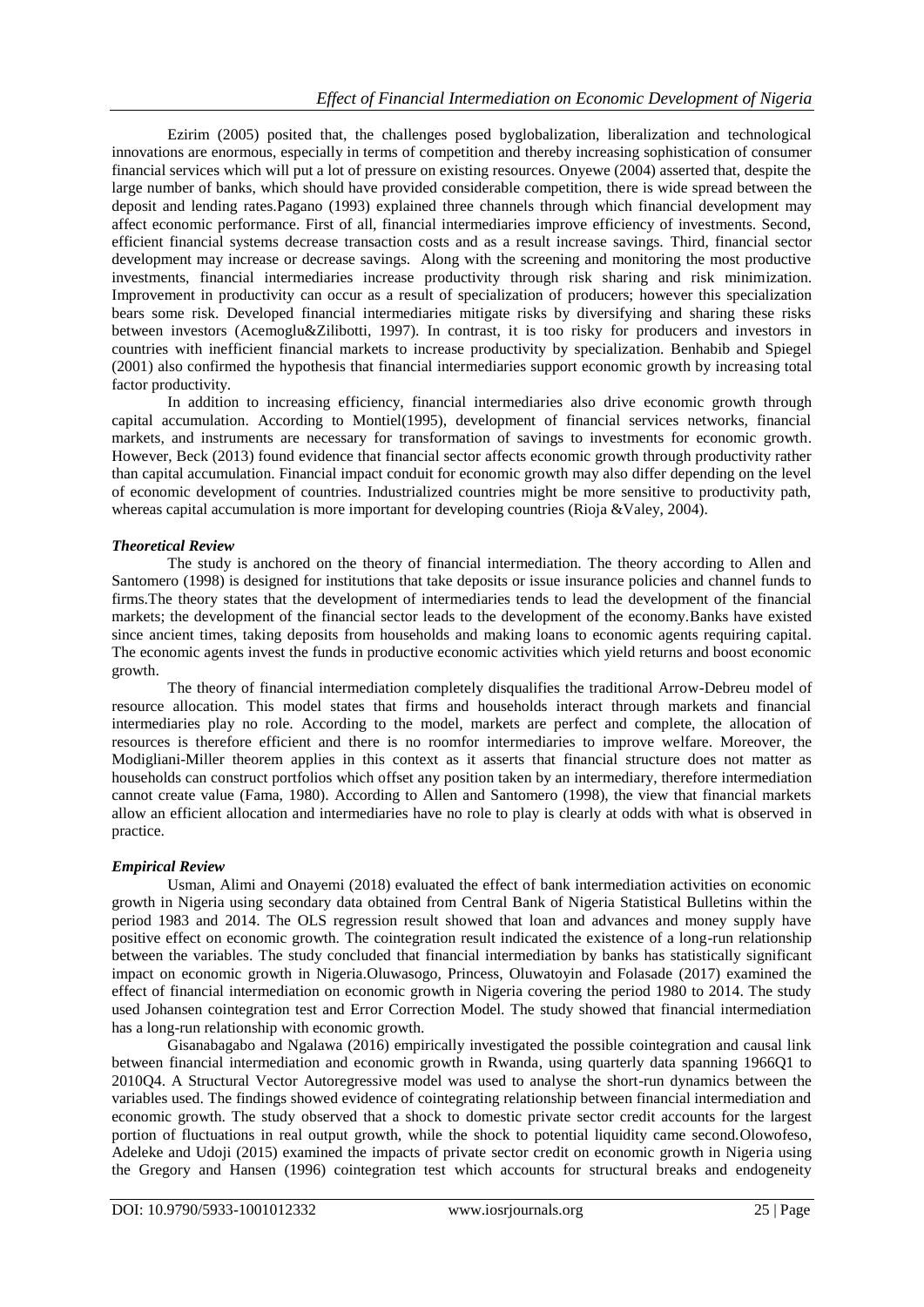problems. The method was applied to quarterly data spanning 2000:Q1 to 2014:Q4, while the fully modified ordinary least squares procedure was employed to estimate the model coefficients. The study found a cointegrating relationship between output and its selected determinants, albeit, with a structural break in 2012Q1. Amongst others, findings from the error correction model confirmed a positive and statistically significant effect of private sector credit on output, while increased prime lending rate was inhibiting growth. In view of the financial intermediation roles of deposit money banks, the paper supports efforts of the Central Bank of Nigeria (CBN) in promoting a sound and real sector-friendly financial system.

Nwanne (2015) assessed the implications of cost of financial intermediation on economic growth in Nigeria. The study made use of ordinary least square regression analysis. The co-integration test indicated a long-run relationship between cost of financial intermediation and economic growth in Nigeria. The study shows that total loan (TL) has significantly impacted on economic growth in Nigeria, that interest rate has significantly impacted positively on the growth of Nigerian economy and that the level of total deposit over the years has impacted negatively on economic growth in Nigeria. The study pointed out a policy implication that improper management of financial intermediation cost may have caused several macroeconomic consequences in Nigerian economy and the framework for demonstrating its consequence in the real sector of the economy. Hence, the issue of how total loan, interest rate and total deposit linkto the level of economic growth is of a great concern in Nigerian economic performance. The study recommended that Nigerian government should ensure that proper control and regulations should guide financial intermediation cost in order to achieve a sound financial system.

Ogiriki and Andabai (2014) examined the relationship between financial intermediation and economic growth in Nigeria using secondary data spanning (1988-2013). The data used were collected from the CBN statistical bulletin and national bureau of Statistics. Hypotheses were formulated and tested using vector error correction model and the test for stationarity proves that the variables are integrated in the order of one which implies that unit roots do not exist among the variables. There is also a long-run equilibrium relationship between economic growth and financial intermediation and the result also confirms about 96% short-run adjustment speed from long-run disequilibrium. The coefficient of determination indicates that about 89% of the variations in economic growth are explained by changes in financial intermediation variables in Nigeria. The study therefore recommends that the monetary authorities should properly control and regulate the activities of the intermediaries in order to achieve a sound financial system in the country. The study added that efforts should be made by monetary authorities to checkmate banks from possessing excess liquidity in order to prevent inflation in the economy.

Nwite (2014) studied the effect of financial intermediation on economic growth in Nigeria. The study used ordinary least square regression analysis. The study shows that interest rate margin has significantly impacted on economic development in Nigeria, that credit to private sector has significantly impacted positively on the development of Nigerian economy and that the level of lending rate over the years has impacted negatively on economic growth in Nigeria. According to the study, proper management of financial intermediation will help the economy to develop. This means that there is significant and positive effect of financial intermediation on economic growth in Nigeria. The study recommended that Nigerian government should carry out a component analysis of the real sector of the economy with a view to having a better understanding of the inverse relationship between loans to the private sector and the performance of the economy through financial intermediation.Shittu (2012) examined the impact of financial intermediation on economic growth in Nigeria. Time series data from 1970 to 2010 were used and were gathered from the CBN publications. For the analysis, unit root test and cointegration test were employed and the error correction model was estimated using the Engle-Granger technique. The paper established that financial intermediation has a significant impact on economic growth in Nigeria.

Ogwumike and Salisu (2009) examined the short-run, long-run and the causal relationship between financial development and economic growth in Nigeria from 1975 to 2008. Using the Bound test approach, the study found a positive long-run relationship between financial development and economic growth in Nigeria. Financial intermediation- credit to private sector, stock market and financial reforms exert significant positive impact on economic growth. Further, analysis of the short-run dynamics revealed that about 40% of the resulting disequilibrium is captured each period indicating minimal deviations from the equilibrium. The study indicated that the result of the VAR-Granger causality test tends to support the supply-leading hypothesis. The study recommended that appropriate regulatory and macroeconomic policies that will foster the expansion and development of the Nigerian financial institutions should be pursued by the relevant authority.

Badun (2006) reviewed empirical research on the link between financial intermediation by banks and economic growth. Special attention was paid to the issues of causality, non-linearity, time perspective, financial intermediation proxies, and interaction terms. The review showed that there are still quite a few unresolved issues in empirical research, which causes scepticism towards prioritizing financial sector policies in order to cause economic growth. According to the study, progress in the finance and growth literature is slow and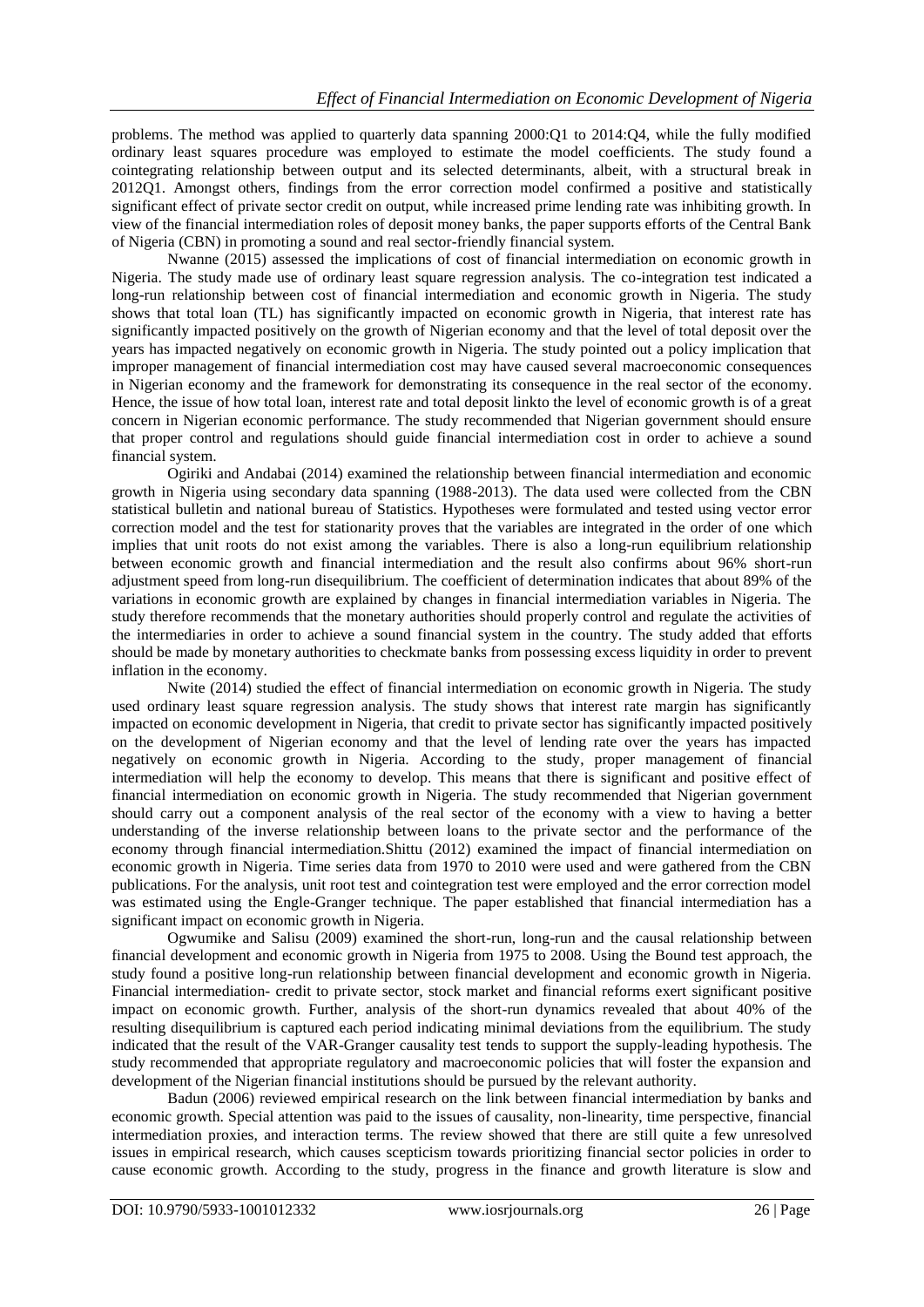researchers seem to go round in circles. The study recommended a possibly fruitful direction for future empirical research as the relationship between government and banks, especially from the standpoint of political economy.

Tasic (2007) examined the important functions of the banking system: to transform short-term liquid deposits into long-term illiquid financial assets that can fund long gestation activities and, thus, raise the rate of economic growth. To investigate this function empirically, the dissertation used two new data sets on the maturity of bank credit to the private sector. First data set contains yearly observations covering 74 countries during the period from about 1990 to 2005, while the second data set contains quarterly observations covering 14 transition countries from about 1995 to 2006.Using the data on a broad set of countries, the dissertation shows that economic growth is enhanced in countries where the financial system extends more long-term credit.

Motivated by banks' high cost of funds, Musa, Okorie, Okoro, Dada, Chiemeke and Owolabi (2015) explored the determinants of banks' cost of funds. The study employed a panel regression analysis using bankspecific, industry-specific and macroeconomic data involving 10 selected deposit money banks from January 2012 to March 2014. To contain the problems of endogeneity and cross sectional heterogeneity identified, the Generalized Method of Moment (GMM) approach was used. The results of the estimations of weighted banks' cost of fund and profitability model indicated that banks funding costs are determined by bank specific characteristic, mainly salaries and wages, other overheads including cost of infrastructure, banks' risk premium, liquidity condition and inflation as well as money supply. To reduce banks' cost of funds, the paper recommended the sustenance and promotion of the CBN and federal government interventions in infrastructural development, further liberalization of financial market through introduction of more instruments, balancing price stability objectives and earning ability of banks when using CRR and promote shared service schemes to reduce banks' other overhead costs.Yusifzada and Mammadova (2015) examined financial intermediation and economic growth. They found that financial depth does not fully reflect how well the financial intermediaries serve to economic agents in stimulating economic growth. According to the study additional aspects of financial system such as access, efficiency and stability should be taken into account in order to shed light into the relationship between finance and economic growth. The paper captured four aspects of finance – depth, access, efficiency and stability – to investigate the impact of financial development on economic growth. The results suggest that the impact of the four parameters of financial development differs depending on the level of financial development and has an inverted S-shape function.

#### **III. Research Methodology**

The study used ex post facto research design in analysing the effect of financial intermediation on economic development of Nigeria. An ex post facto research design is a method in which groups with quantities that already exist are compared on the dependent variable(s). It is also known as "after the fact" research. The study focused on the whole economy of Nigeria. The variables used include unemployment rate, real GDP growth rate, credit to private sector, lending rate and money supply.The data for this study were gathered from Central Bank of Nigeria Statistical Bulletin 2017, World Bank (World Development Indicators) andInternational Monetary Fund (World Economic Outlook, 2018).This study usedtwo models as specified below:

#### **Model 1**

| $UR = f(CPS, LR, MS)$                              |  |  |  |      | $\left(1\right)$ |
|----------------------------------------------------|--|--|--|------|------------------|
| $UR = a_0 + a_1CPS + a_2LR + a_3MS + e$            |  |  |  |      | (i)              |
| Model 2                                            |  |  |  |      |                  |
| $RGDPGR = f(CPS, LR, MS)$                          |  |  |  |      | (iii)            |
| $RGDPGR = a0 + a1CPS + a2LR + a3MS + e -$          |  |  |  | (iv) |                  |
| Where:                                             |  |  |  |      |                  |
| $UR = Unemployment Rate$                           |  |  |  |      |                  |
| RGDPGR = Real Gross Domestic Product's Growth Rate |  |  |  |      |                  |
| $CPS = Credit to Private Sector$                   |  |  |  |      |                  |
| $LR =$ Lending Rate (Prime)                        |  |  |  |      |                  |
| $MS =$ Money Supply                                |  |  |  |      |                  |
| $a_0$ = Intercept                                  |  |  |  |      |                  |
| $a_1 - a_3 = Coefficients$                         |  |  |  |      |                  |
| e = Error Term                                     |  |  |  |      |                  |
|                                                    |  |  |  |      |                  |

Logarithm was introduced to improve the linearity of the model – credit to private sector and money supply were logged as they are not in ratio form like others.The study employed Jarque-Bera (JB) test to ascertain the normality of the data series. Augmented Dickey-Fuller (ADF) test was employed to determine the stationarity of the variables.Auto-regressive Distributed Lag Models (ARDL) was used to establish the1effect of the independent variables on the dependent variable of each of the two models. Johansen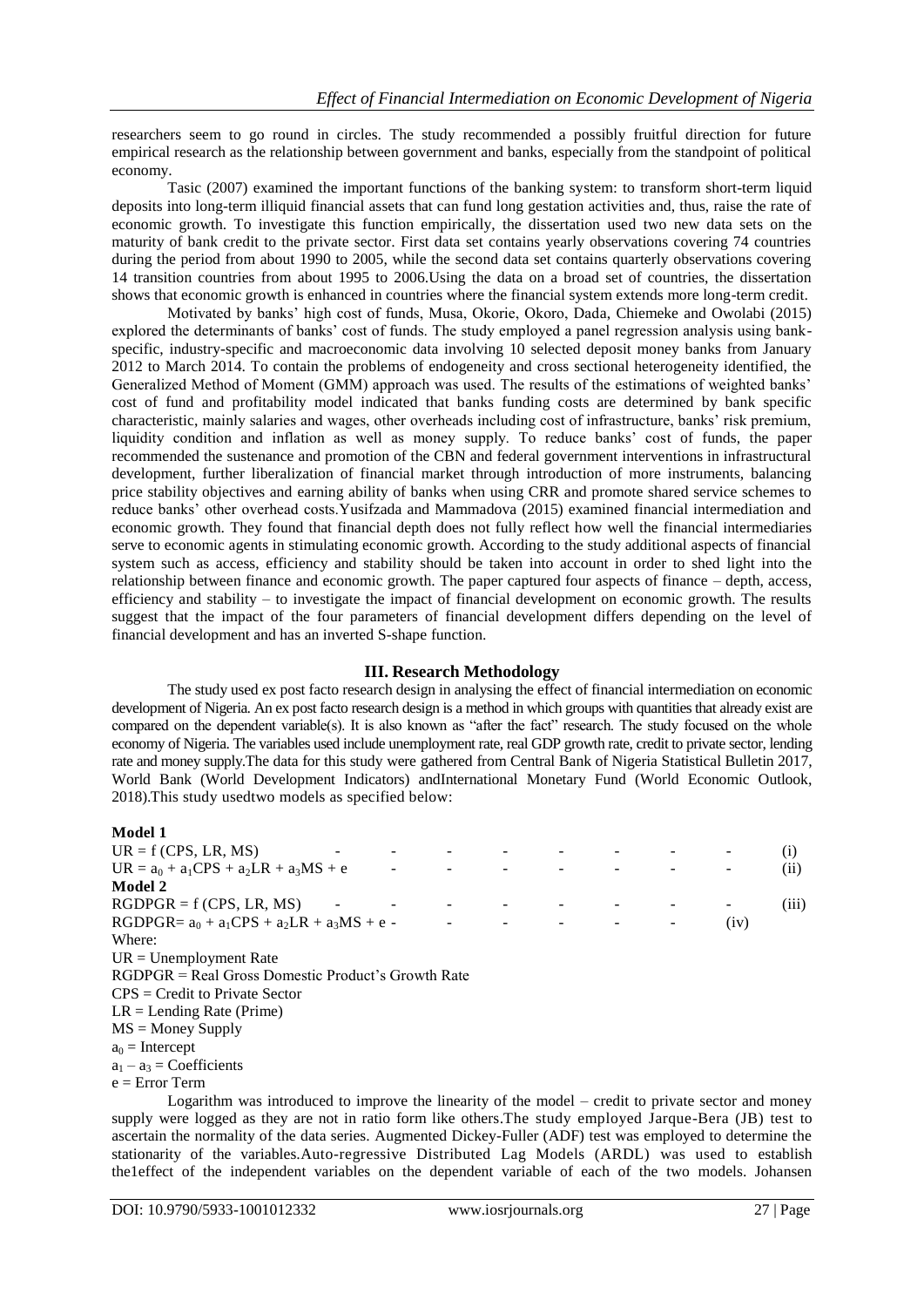cointegration test was carried out to ascertain the existence of a long-run relationship between the variables. Eviews 9.0 econometric software was used for the analyses.

| TV. RESUITS AND DISCUSSION<br><b>Table 1: Normality Test Results</b> |          |          |           |               |          |  |  |  |
|----------------------------------------------------------------------|----------|----------|-----------|---------------|----------|--|--|--|
|                                                                      | CPS      | LR       | <b>MS</b> | <b>RGDPGR</b> | UR       |  |  |  |
| Jarque-Bera                                                          | 2.082019 | 3.362003 | 2.119014  | 4.766040      | 2.657770 |  |  |  |
| Probability                                                          | 0.353098 | 0.186187 | 0.346627  | 0.092271      | 0.264772 |  |  |  |
| $\sim$ $\sim$<br>.                                                   |          |          |           |               |          |  |  |  |

**IV. Results and Discussion**

*Source: Computed by the authors with the help of E-Views 9.0*

From the normality test results presented in Table 1, the null hypothesis of a normal distribution is accepted for all the variables used in this study (Credit to Private Sector, Lending Rate, Money Supply, Real GDP Growth Rate and Unemployment Rate) because they all have a Jarque-Bera statistic with a probability greater than 5%.

| Tubic 2. Shunbhur ay Chin Kobit Teshwanis |                       |             |                 |                 |             |             |                  |  |
|-------------------------------------------|-----------------------|-------------|-----------------|-----------------|-------------|-------------|------------------|--|
| <b>Variable</b>                           | Augmented             | 1% Level    | 5% Level        | 10%             | Order<br>of | Prob.*      | Durbin-          |  |
|                                           | Dickey-Fuller         | Critical    | <b>Critical</b> | Level           | Integration |             | Watson           |  |
|                                           | <b>Test Statistic</b> | Value       | Value           | <b>Critical</b> |             |             | <b>Statistic</b> |  |
|                                           |                       |             |                 | Value           |             |             |                  |  |
| UR                                        | $-6.209275$           | $-3.670170$ | $-2.963972$     | $-2.621007$     | 1(1)        | $0.0000***$ | 2.003108         |  |
| <b>RGDPGR</b>                             | $-3.532562$           | $-3.661661$ | $-2.960411$     | $-2.619160$     | 1(0)        | $0.0137***$ | 1.870228         |  |
| <b>CPS</b>                                | -4.378753             | $-3.699871$ | $-2.976263$     | $-2.627420$     | 1(1)        | $0.0019***$ | 1.983486         |  |
| LR                                        | $-5.055666$           | $-3.661661$ | $-2.960411$     | $-2.619160$     | 1(0)        | $0.0003***$ | 2.016917         |  |
| MS                                        | $-3.082713$           | $-3.670170$ | $-2.963972$     | $-2.621007$     | 1(1)        | $0.0387***$ | 895268.          |  |

*Table 2: Stationarity (Unit Root) TestResults*

\*\*\*, \*\* and \* connotes that variables are stationary at 1%, 5% and 10% significance level respectively. *Source: Computed by the authors with the help of Eviews 9* 

The unit root test results displayed in Table 2 shows that Real GDPGrowth Rateand Lending Rate are stationary at level, while Unemployment Rate, Credit to Private Sector and Money Supply are stationary at first difference. The results reveal that all the variables are stationary at 5%. Durbin-Watson statistic for all the variables shows no issue of autocorrelation.

Due to the fact that some variables are stationary at level while others are stationary at first difference, autoregressive distributed lag model (ARDL) as the suitable estimation technique was employed.

| Null Hypothesis: No long-run relationships exist |              |      |  |
|--------------------------------------------------|--------------|------|--|
| <b>Test Statistic</b>                            | <b>Value</b> | K    |  |
| F-statistic                                      | 5.246175     |      |  |
| <b>Critical Value Bounds</b>                     |              |      |  |
| <b>Significance</b>                              | 10           | 11   |  |
| 10%                                              | 3.17         | 4.14 |  |
| 5%                                               | 3.79         | 4.85 |  |
| 2.5%                                             | 4.41         | 5.52 |  |
| 1%                                               | 5.15         | 6.36 |  |

*Table 3: ARDL Bounds Test for Model 1*

*Source: Computed by the authors using Eviews 9*

From the results of the ARDL Bounds test displayed in Table 3, the F-statistic of 5.3 is higher than both the lower bound of 3.79 and the upper bound of 4.85 at 5% level of significance. As such, the null hypothesis of no long-run relationships is rejected, implying that there exist long-run relationships between unemployment rate (dependent variable) and the financial intermediation variables (independent variables). The extent of the long-run relationships is presented in Table 4.

*Table 4: ARDL Long-run Coefficients for Model 1*

| Dependent variable: UR |              |            |             |        |
|------------------------|--------------|------------|-------------|--------|
| Variable               | Coefficient  | Std. Error | t-Statistic | Prob.  |
| LR                     | $-0.980025$  | 0.616298   | $-1.590180$ | 0.1314 |
| LOG(CPS)               | $-17.585641$ | 6.074230   | $-2.895123$ | 0.0105 |
| LOG(MS)                | 19.917395    | 6.498844   | 3.064760    | 0.0074 |
|                        | 4.253039     | 17.123498  | 0.248374    | 0.8070 |

*Source: Computed by the authors using Eviews 9*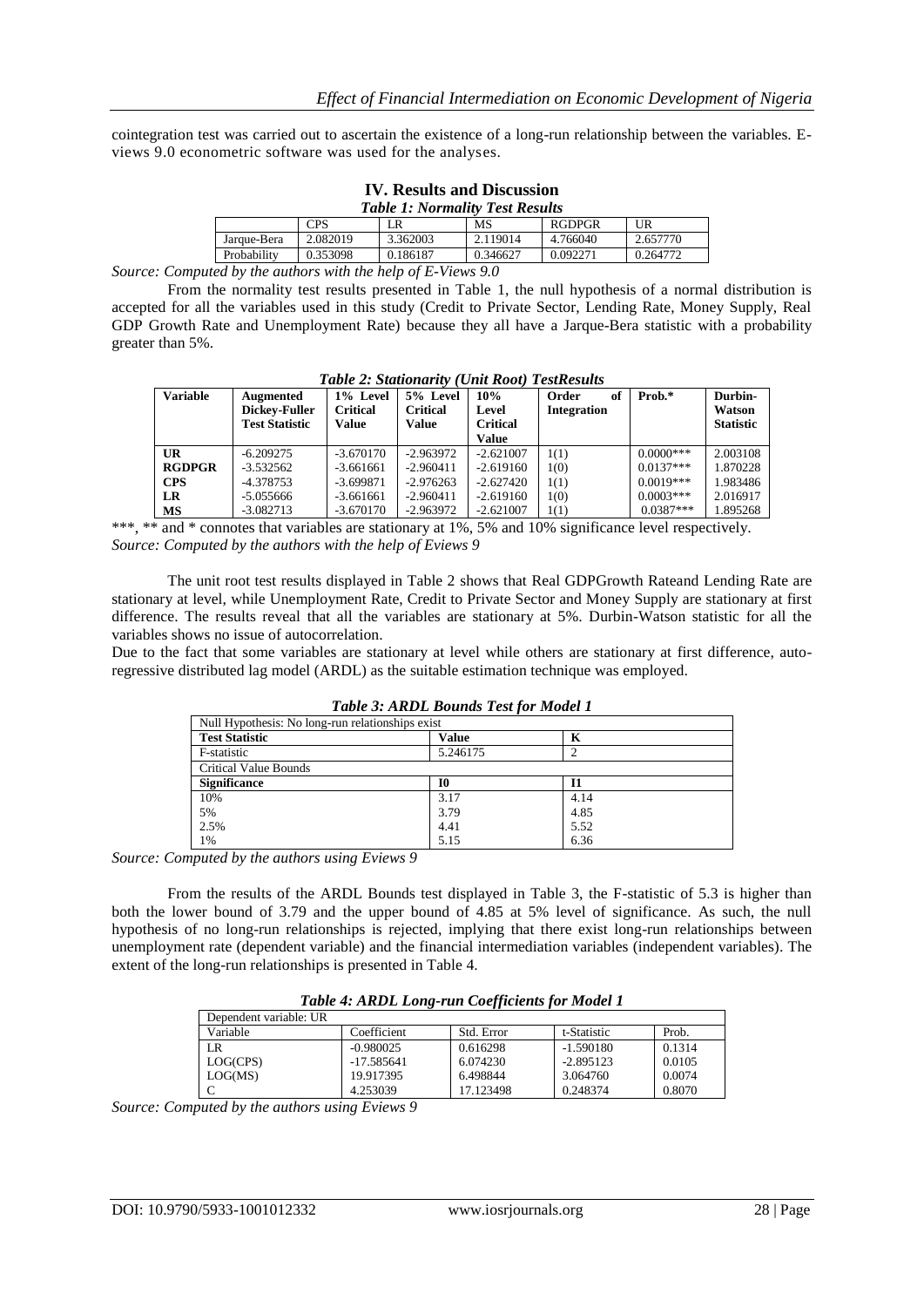The log-run coefficients presented in Table 4 has shown that credit to private sector, LOG(CPS) and money supply, LOG(MS) have long-run relationships with unemployment rate. This is justified by the significance of their coefficients at 5% level. While credit to private sector has a negative long-run effect, money supply has a positive long-run effect on unemployment rate.The results further showthat the effect of interest rate is negative. However, the effect is not significant at 5% level.

| Dependent Variable: D(UR) |             |            |  |                    |          |  |  |
|---------------------------|-------------|------------|--|--------------------|----------|--|--|
| Variable                  | Coefficient | Std. Error |  | t-Statistic        | Prob.    |  |  |
| C                         | 3.976405    | 15.56229   |  | 0.255515           | 0.8016   |  |  |
| D(LR)                     | 0.277085    | 0.283311   |  | 0.978024           | 0.3426   |  |  |
| $D(LR(-1))$               | 0.999579    | 0.383330   |  | 2.607622           | 0.0190   |  |  |
| DLOG(CPS)                 | $-6.296733$ | 8.486560   |  | $-0.741965$        | 0.4689   |  |  |
| $DLOG(CPS(-1))$           | 4.292480    | 4.827191   |  | 0.889229           | 0.3871   |  |  |
| $DLOG(CPS(-2))$           | $-2.907054$ | 4.619460   |  | $-0.629306$        | 0.5380   |  |  |
| $DLOG(CPS(-3))$           | $-6.162695$ | 4.285530   |  | $-1.438024$        | 0.1697   |  |  |
| LOG(MS)                   | 18.62189    | 8.711206   |  | 2.137694           | 0.0483   |  |  |
| $ECM(-1)$                 | $-0.934956$ | 0.260609   |  | $-3.587576$        | 0.0025   |  |  |
| R-squared                 |             | 0.622748   |  | <b>F-statistic</b> | 2.401091 |  |  |
| Durbin-Watson stat        |             | 2.076915   |  | Prob(F-statistic)  | 0.054329 |  |  |
|                           |             |            |  |                    |          |  |  |

*Table 5: ARDL Error Correction Results for Model 1*

*Source: Computed by the authors using Eviews 9*

The error correction results for model 1 presented in Table 5revealthat the error correction term, ECM has the right sign which is a negative sign. The ECM (-1) has a coefficient of -0.934956 statistically significant at both 1% and 5%, indicating a fast adjustment speed. The resultsimply that 94% of the disequilibrium in the previous period is corrected in the present period (year).The results further indicate that changes in unemployment rate, D(UR) are explained by changes in the past year's lending rate, D(LR(-1) and present year's money supply, LOG(MS). The model advocates that a unit change in each of the variables (past year's lending rate and present year's money supply with numerical values of 0.999579 and 18.62189 respectively) has the potential to cause changes in unemployment rate by their numerical sizes. The positive signs denote increase in unemployment rate. This means that increase in lending rate will result in increase in unemployment rate. The reason is that high lending rate is detrimental to economic progress. Similarly, increase in money supply will lead to increase in unemployment rate. This is due to the fact that too much of money in circulation could trigger inflation which is harmful to economic activities.

However, credit to private sector, DLOG(CPS) lagged once, twice and thrice, has no statistically significant effect on unemployment rate after the dynamic adjustment (incorporating both the short-run dynamics and long-run information through the error correction term). The "no significant effect" of credit to private sector on unemployment rate could be due to the high interest rate charged on credit facilities which hamper the ability of the firms to make good profits after interest payments. Thus, the firms find it difficult to expand and employ more staff.

The R-squared of 62% confirms that the model is good for economic forecast, implying that 62% of the changes in the dependent variable are explained by the independent variables. The F-statistic is significant at 5% level signifying that the entire model is statistically significant. The Durbin-Watson statistic of 2.08 affirms the absence of serial correlationgiven the standard of 2.0.

| Null Hypothesis: No long-run relationships exist |              |      |  |  |  |  |
|--------------------------------------------------|--------------|------|--|--|--|--|
| <b>Test Statistic</b>                            | <b>Value</b> | K    |  |  |  |  |
| F-statistic                                      | 3.233460     |      |  |  |  |  |
| <b>Critical Value Bounds</b>                     |              |      |  |  |  |  |
| <b>Significance</b>                              | 10           |      |  |  |  |  |
| 10%                                              | 3.17         | 4.14 |  |  |  |  |
| 5%                                               | 3.79         | 4.85 |  |  |  |  |
| 2.5%                                             | 4.41         | 5.52 |  |  |  |  |
| 1%                                               | 5.15         | 6.36 |  |  |  |  |

*Source: Computed by the authors using Eviews 9*

The results of the ARDL Bounds test for Model 2 displayed in Table 6 indicate that the F-statistic of 3.23 is lower than both the lower bound of 3.79 and the upper bound of 4.85 at 5% level of significance. As such, the null hypothesis of no long-run relationships is accepted, meaning that no long-run relationships exist between the dependent variable (real GDP growth rate) and the independent variables. Thus, the long-run coefficients presented in Table 7 confirm this result.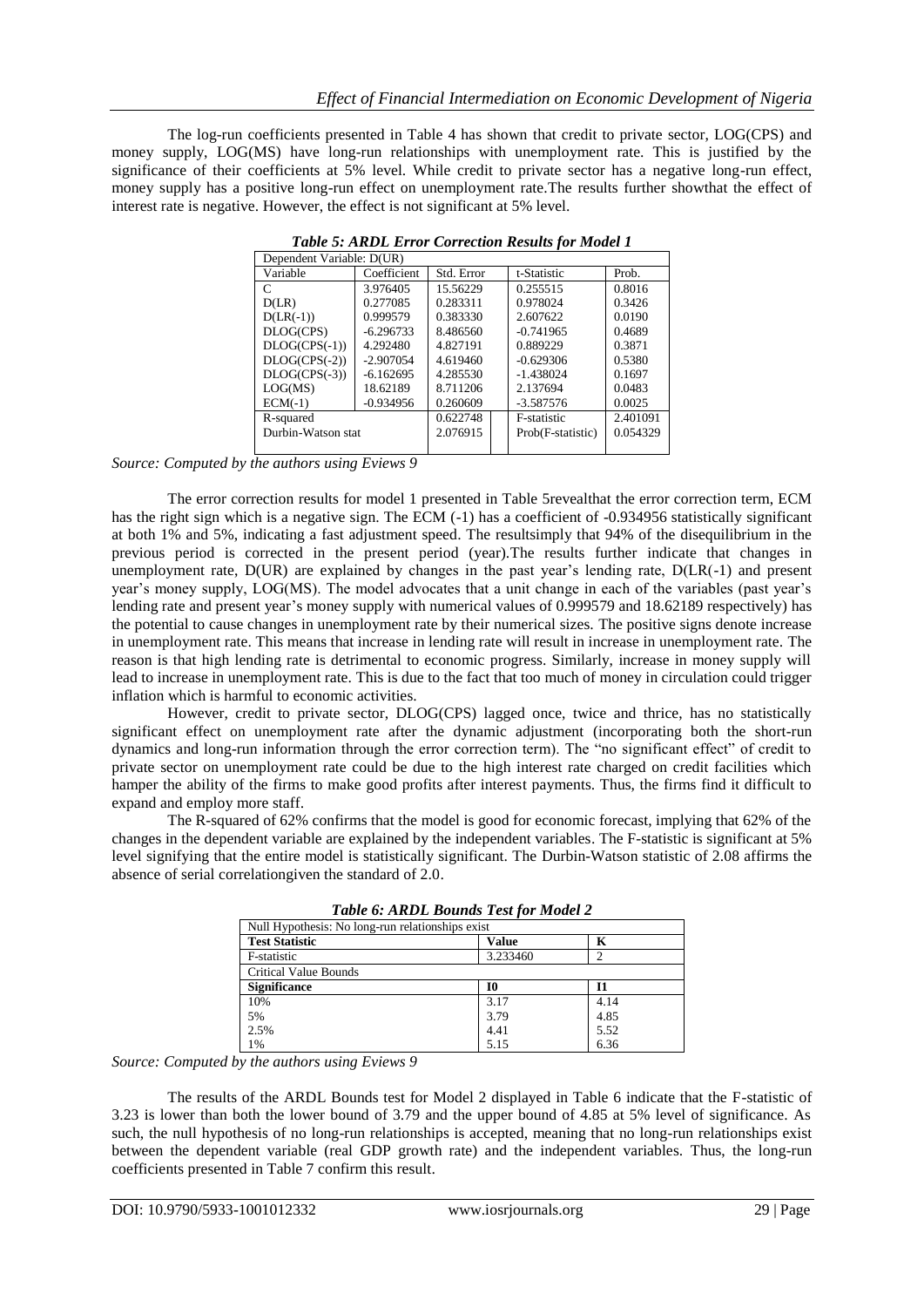|                            | Twore related bong run cooppening for moute b |            |             |        |
|----------------------------|-----------------------------------------------|------------|-------------|--------|
| Dependent variable: RGDPGR |                                               |            |             |        |
| Variable                   | Coefficient                                   | Std. Error | t-Statistic | Prob.  |
| LR.                        | $-0.349933$                                   | 0.747392   | $-0.468205$ | 0.6445 |
| LOG(CPS)                   | $-12.921207$                                  | 10.443539  | $-1.237244$ | 0.2297 |
| LOG(MS)                    | 14.072667                                     | 10.936662  | 1.286742    | 0.2122 |
| $\rm{Cm}$                  | $-4.765613$                                   | 16.823373  | $-0.283273$ | 0.7797 |

*Table 7: ARDL Long-run Coefficients for Model 2*

*Source: Computed by the authors using Eviews 9*

The log-run coefficients for Model 2 presented in Table 7 reveal that the coefficients of all the independent variables {LR, LOG(CPS), LOG(MS)} have a probability higher than 0.05. This connotes that no long-run relationship exist between the independent variables and the dependent variable (RGDPGR). Thus, there is no need for error correction model, rather, ARDL estimation was carried-out and the results presented in Table 8

*Table 8: ARDL Estimation Results for Model 2*

| Dependent Variable: RGDPGR |             |            |                   |          |  |  |  |
|----------------------------|-------------|------------|-------------------|----------|--|--|--|
| Variable                   | Coefficient | Std. Error | t-Statistic       | Prob.    |  |  |  |
| $RGDPGR(-1)$               | 0.534524    | 0.160527   | 3.329816          | 0.0032   |  |  |  |
| LR.                        | 0.338142    | 0.211443   | 1.599212          | 0.1247   |  |  |  |
| $LR(-1)$                   | 0.042667    | 0.213763   | 0.199600          | 0.8437   |  |  |  |
| $LR(-2)$                   | $-0.543695$ | 0.173172   | $-3.139624$       | 0.0049   |  |  |  |
| LOG(CPS)                   | $-5.529434$ | 5.802201   | $-0.952989$       | 0.3514   |  |  |  |
| $LOG(CPS(-1))$             | 6.925380    | 5.685546   | 1.218068          | 0.2367   |  |  |  |
| $LOG(CPS(-2))$             | $-7.410460$ | 3.636501   | $-2.037799$       | 0.0544   |  |  |  |
| LOG(MS)                    | 6.550492    | 4.988721   | 1.313060          | 0.2033   |  |  |  |
| C                          | $-2.218280$ | 7.969863   | $-0.278333$       | 0.7835   |  |  |  |
|                            |             |            |                   |          |  |  |  |
| R-squared                  |             | 0.555866   | F-statistic       | 3.285375 |  |  |  |
| Durbin-Watson stat         |             | 2.397856   | Prob(F-statistic) | 0.013673 |  |  |  |
|                            |             |            |                   |          |  |  |  |

*Source: Computed by the authors using Eviews 9*

The ARDL results for model 2 as presented in Table 8 indicate that lending rate has a significant negative effect on real GDP growth rate at lag 2. This means than an increase in lending rate will result in 0.543695 decreases in real GDP growth rate after two years. Credit to private sector has a significant negative effect on real GDP growth rate at lag 2, implying that credit to private sector will affect real GDP growth negatively after two years. The possible reason is high lending rate which undermines the positive effect of credit to private sector on economic growth. Money supply has a positive effect on real GDP growth rate but the effect is not statistically significant at 0.05 level.

The R-squared depicts that 56% of the variations in the dependent variable are accounted for by the independent variables in the model. The F-statistic of approximately 3.3 has a probability of 0.01 which is lower than 0.05, signalling that the model is significant and reliable for economic findings. Durbin-Watson statistic of 2.4 is not far from the threshold of 2.0 affirming the absence of autocorrelation.

In order to have a proper test, the hypotheses are restated in both their null and alternative forms as follows:

# *Hypothesis 1*

Ho: Credit to private sector has no significant effect on unemployment rate

 $H<sub>1</sub>$ : Credit to private sector has a significant effect on unemployment rate

From the results of the analysis for model 1 presented in Table 4, the effect of credit to private sector on unemployment rate is not statistically significant. Thus, the null hypothesis is accepted while the alternative hypothesis is rejected.

#### *Hypothesis 2*

Ho: Credit to private sector has no significant effect on real GDP growth rate

H1:Credit to private sector has a significant effect on real GDP growth rate

As observed from the results of the analysisfor model 2 presented in Table 8, credit to private sector has a negativeand significant effect on real GDP growth rate. Therefore, the null hypothesis is rejectedwhile the alternative hypothesis is accepted.

# *Hypothesis 3*

 $H<sub>0</sub>$ : Money supply has no significant effect on unemployment rate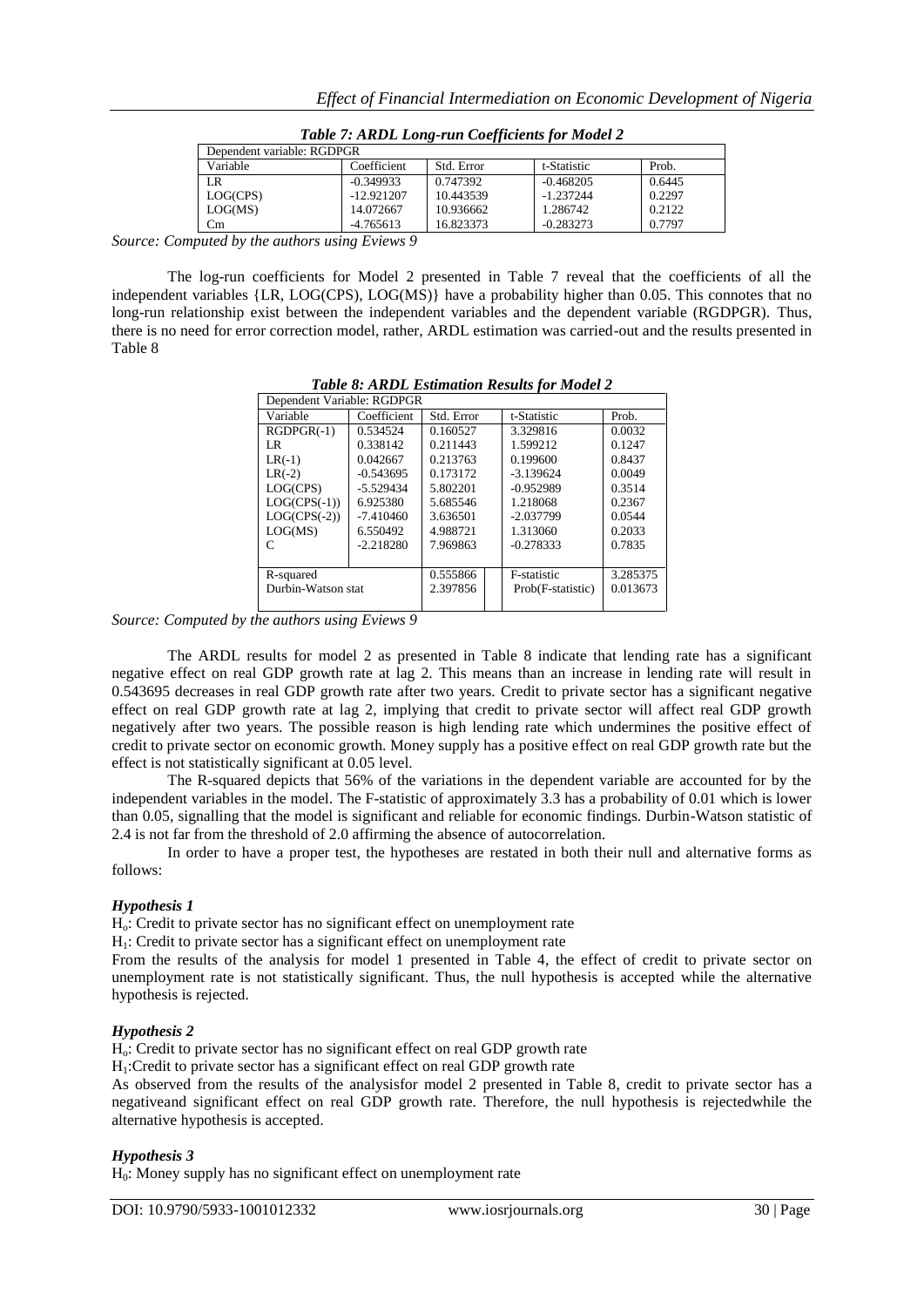$H<sub>1</sub>$ : Money supply has a significant effect on unemployment rate

The results of the analysis for model 1 showed that money supply has a positive and significant effect on unemployment rate. Thus, the null hypothesis is rejected whilst the alternative hypothesis is accepted.

#### *Hypothesis 4*

H0: Money supply has no significant effect on real GDP growth rate

 $H<sub>1</sub>$ : Money supply has a significant effect on real GDP growth rate

As revealed by the outcome of the analysis for model 2, money supply has a positive but not significant effect on real GDP growth rate. Therefore, the null hypothesis is accepted; the alternative hypothesis is rejected.

#### *Hypothesis 5*

H0: Lending rate has no significant effect on unemployment rate

 $H<sub>1</sub>$ : Lending rate has a significant effect on unemployment rate

From the results for model 1, lending rate has a positive and significant effect on unemployment rate. Hence, the null hypothesis is rejected while the alternative hypothesis is accepted.

#### *Hypothesis 6*

 $H<sub>0</sub>$ : Lending rate has no significant effect on real GDP growth rate

H<sub>1</sub>: Lending rate has a significant effect on real GDP growth rate

The ARDL estimation results for model 2 indicate that lending rate has a significant negative effect on real GDP growth rate. As such, the null hypothesis is reject and the alternative hypothesis is accepted.

#### *Discussion of Findings*

The results of the analyses conducted revealed that credit to private sector has no significant effect on unemployment rate. The possible reason for this is high lending rate in the economy.As firms access funds (credit facilities) at high interest rate to finance their chosen investments, they used a larger portion of their profits to pay interests on the borrowed capital and this inhibits the firms' ability to expand and employ more staff. Therefore, the firmscould not assist in curbing unemployment in the economy. This result does not agree with a priori expectation of a significant negative effect of credit to private sector on unemployment rate.The findings of this study also indicated that credit to private sector has a negative and significant effect on real gross domestic products' growth rate. This means that the credit facilities granted to the private sector of the economy by banks do not add value probably due to high interest charged. Thus, firms using the credit facilities might end-up paying interest that is higher than the profit they make in a particular period.This result contradicts the findings of Olowofeso, Adeleke and Udoji (2015); Nwite (2014) who found a positive and statistically significant effect of private sector credit on economic growth. The result is contrary to a priori expectation of a significant positive effect of credit to private sector on real GDP growth rate.

From the results, money supply has a significant positive effect on unemployment. The reason could be the issue of inflation as too much money in circulation can trigger inflation. As a result, businesses will be affected adversely,forcing them to downsize their workforce thereby increasing unemployment. The result disagrees with a priori expectation of a significant negative effect of money supply on unemployment rate.Also, the findings showed that money supply has a positive but not significant effect on real GDP growth rate. This deviates from the a priori expectation of a significant positive effect of money supply on real GDP growth rate.Furthermore, lending rate exhibits a positive effect on unemployment rate. This implies that if lending rate increases, unemployment rate will increase too. High costs of funds (credit) adversely affect the performance of firms and impair their ability to grow and employ more staff. The result agrees with a priori expectation.Also, lending rate has a significant negative effect on real GDP growth rate, implying that high interest rate is detrimental to the growth of the economy.The result is in-line with the findings ofOlowofeso, Adeleke and Udoji (2015); Nwite (2014) who found a negative effect of lending rate on economic growth.The result of this study is contrary to the findings of Nwanne (2015) who found that interest rate has a significant positive effect on economic growth in Nigeria. Also, the result agrees with a priori expectation of the study.

The results of the ARDL bounds test for model 1 indicated that there is a long-run relationship between financial intermediation and economic development.Similarly, Ogiriki and Andabai (2014); Usman, Alimi and Onayemi (2018) and Oluwasogo, Princess, OluwatoyinFolasade (2017) found a long-run relationship between financial intermediation and economic growth.